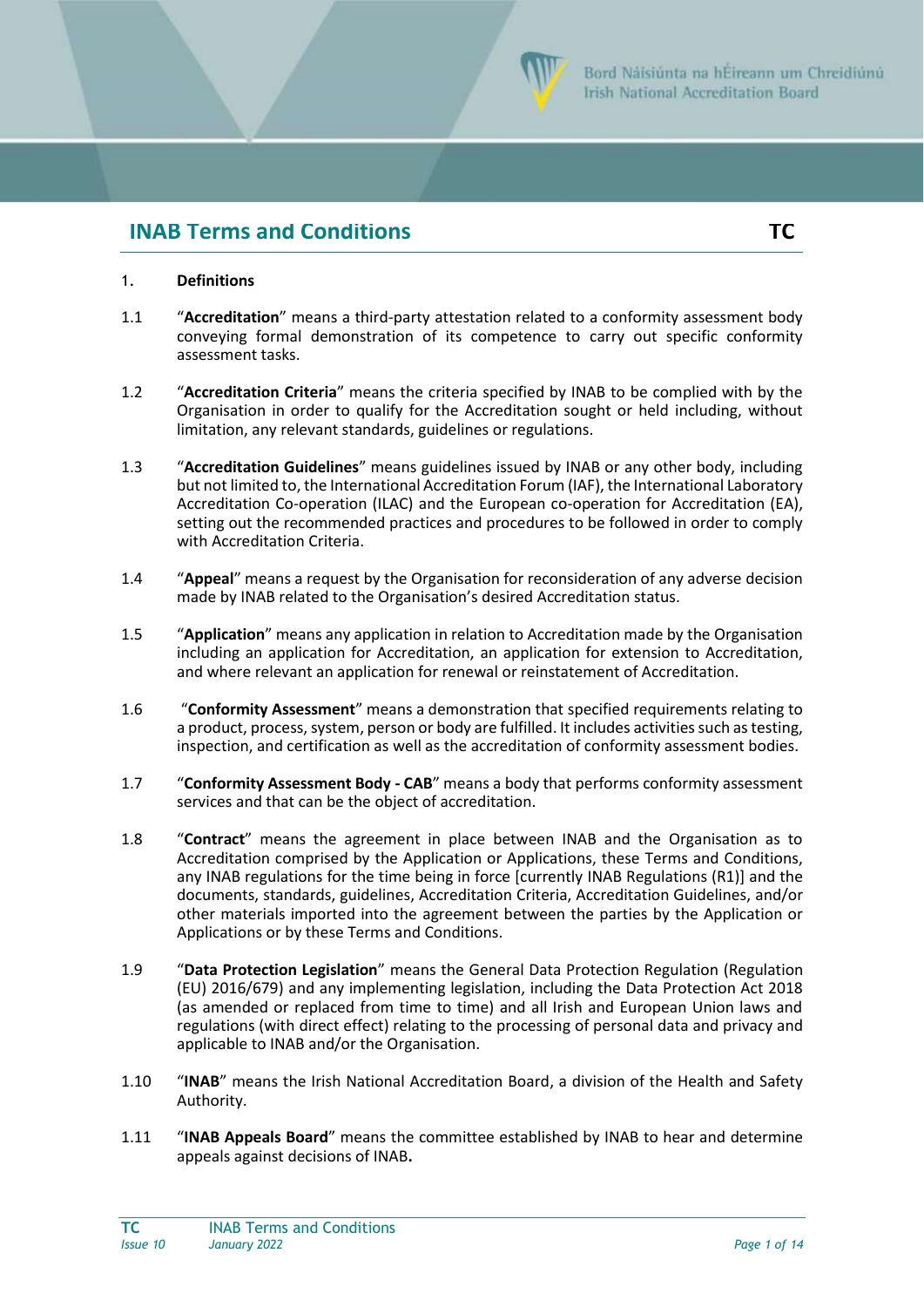- 1.12 **"INAB Accreditation Symbol"** means a symbol comprising the INAB Logo together with the registration number, Accreditation standard and reference to the scope of Accreditation in respect of the Organisation.
- 1.13 **"INAB Logo**" means the symbol used by INAB to identify itself or a particular Accreditation scheme.
- 1.14 "**Organisation**" means the applicant for, or holder of, Accreditation.
- 1.15 "**Related Body**" means a body which is linked to the Organisation by common ownership or directors, contractual arrangement, common elements in the name, informal understanding or other means such that the related body has a vested interest in the outcome of an assessment of an Application or the fact or circumstances of an Accreditation or has an input into the activities of the Organisation so as to be relevant to the assessment of an Application or the circumstances of an Accreditation.
- 1.16 "**Terms and Conditions**" means the terms and conditions herein.
- 1.17 "**Withdrawal**" means the termination, suspension or resignation, whether voluntary or involuntary of the Organisation's Accreditation.
- 1.18 In these Terms and Conditions where the context so admits.
	- (a) The singular includes the plural and vice versa
	- (b) Words referring to persons shall include firms, companies, and corporations and vice versa.
	- (c) Reference to any statute or statutory provision shall include any statute or statutory provision which amends, extends, consolidates or replaces the same and shall include any instruments orders plans regulations permissions and directions or other subordinate legislation for the time being made issued or given under the relevant statute or statutory provision.
	- (d) Headings to clauses appearing in these Terms and Conditions are included for ease of reference only and shall not have any effect on the construction or the interpretation of these Terms and Conditions.
	- (e) Unless the context otherwise indicates, reference to clauses, sub-clauses, recitals or schedules, are to clauses and sub-clauses of, and recitals and schedules to, these Terms and Conditions.

## 2. **INAB functions**

- 2.1 In consideration of and subject to, payment of INAB's fees by the Organisation in accordance with clause 5 of these Terms and Conditions and subject to compliance by the Organisation with the Contract, INAB will:
	- (a) ascertain and specify the Accreditation Criteria;
	- (b) assess any Application made against the Accreditation Criteria to determine whether Accreditation is warranted;
	- (c) grant Accreditation, where, in the sole opinion of INAB, the Organisation meets the Accreditation Criteria considered relevant by INAB and otherwise complies with the Contract and any other pre-conditions that INAB in its sole discretion considers appropriate; and
	- (d) monitor ongoing compliance with the Accreditation Criteria and adjust or withdraw the Organisation's Accreditation as appropriate.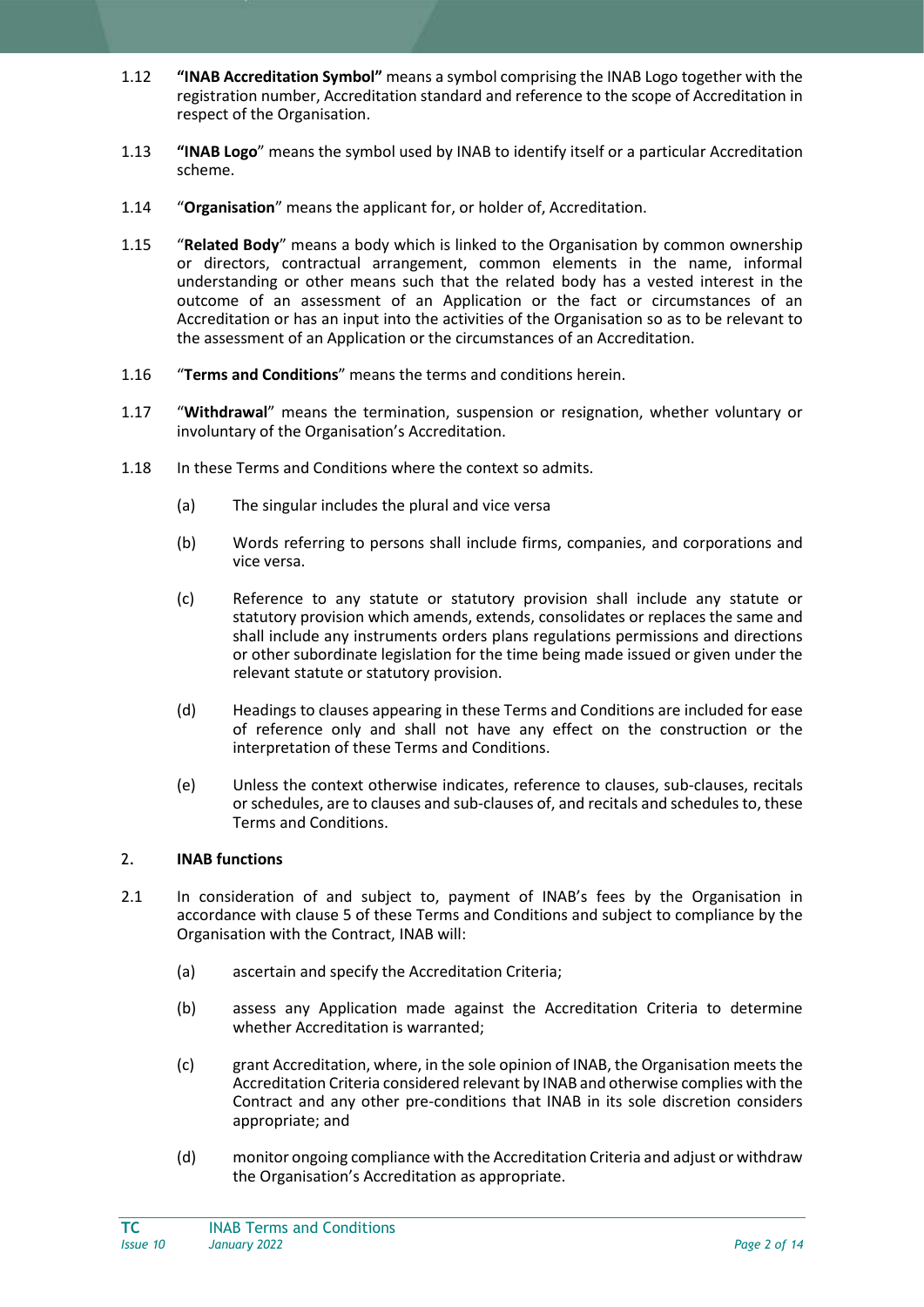- 2.2 INAB may amend the Accreditation Criteria initially prescribed by it in any particular case at any time during the period of assessment of the relevant Application or during the currency of any existing Accreditation on the basis that the requirements of applicable national or international standards or guidelines or schemes or relevant sectorial practices have altered or that INAB for any other reason, in its absolute discretion considers a change in the Accreditation Criteria to be advisable. In such circumstances, INAB shall give due notice of the relevant changes and will accord the Organisation a reasonable time to adjust to the relevant alterations.
- 2.3 INAB may, in its absolute discretion, but subject to the requirement to give reasonable notice to the Organisation, make such changes to the provisions of the Contract as it deems appropriate and the Organisation shall be bound by the Contract as amended.
- 2.4 INAB shall take all reasonable care to ensure that, in performing its obligations under this Agreement, it does not disrupt the operations of, or save as may be reasonably unavoidable, inconvenience the Organisation, its employees, agents or any other contractor or other person (including customers of the Organisation).
- 2.5 From time to time, INAB enters into agreements with national authorities for the purposes of information exchange.

## 3. **The Organisation's obligations**

- 3.1 The Organisation shall comply with all of its obligations and responsibilities under the Contract for the scope for which accreditation is sought or granted and to commit to provide evidence of fulfilment. This includes agreement to adapt to changes in the requirements for accreditation.
- 3.2 The Organisation shall pay INAB's fees in accordance with its obligations in clause 5 of these Terms and Conditions.
- 3.3 The Organisation shall afford INAB and/or its representatives, agents or subcontractors all such information, assistance and co-operation as INAB considers necessary to enable INAB to carry out its functions under the Contract and shall at its own expense, provide or arrange to have provided any tests, studies, evaluations or reports required by INAB and shall conduct or arrange to have conducted any additional tests, studies, evaluations or reports required by INAB and provide the results of same to INAB. In particular, but without limitation the Organisation shall:
	- (a) do everything necessary to enable INAB to assess the competence of the Organisation;
	- (b) prepare, package and dispatch items needed by INAB for its assessment or for verification purposes;
	- (c) participate in any programme of proficiency testing and/or inter-laboratory comparison that INAB considers appropriate;
	- (d) arrange witnessing of conformity assessment activities, without delay;
	- (e) assist in the investigation of complaints or appeals.
- 3.4 The Organisation shall comply with the record-keeping obligations imposed by clause 6 of these Terms and Conditions.
- 3.5 The Organisation shall grant INAB all such rights of access to its premises and all areas thereof for the purpose of witnessing the Organisation's activities and for any other purpose as INAB considers necessary for the purposes of carrying out its functions under the Contract.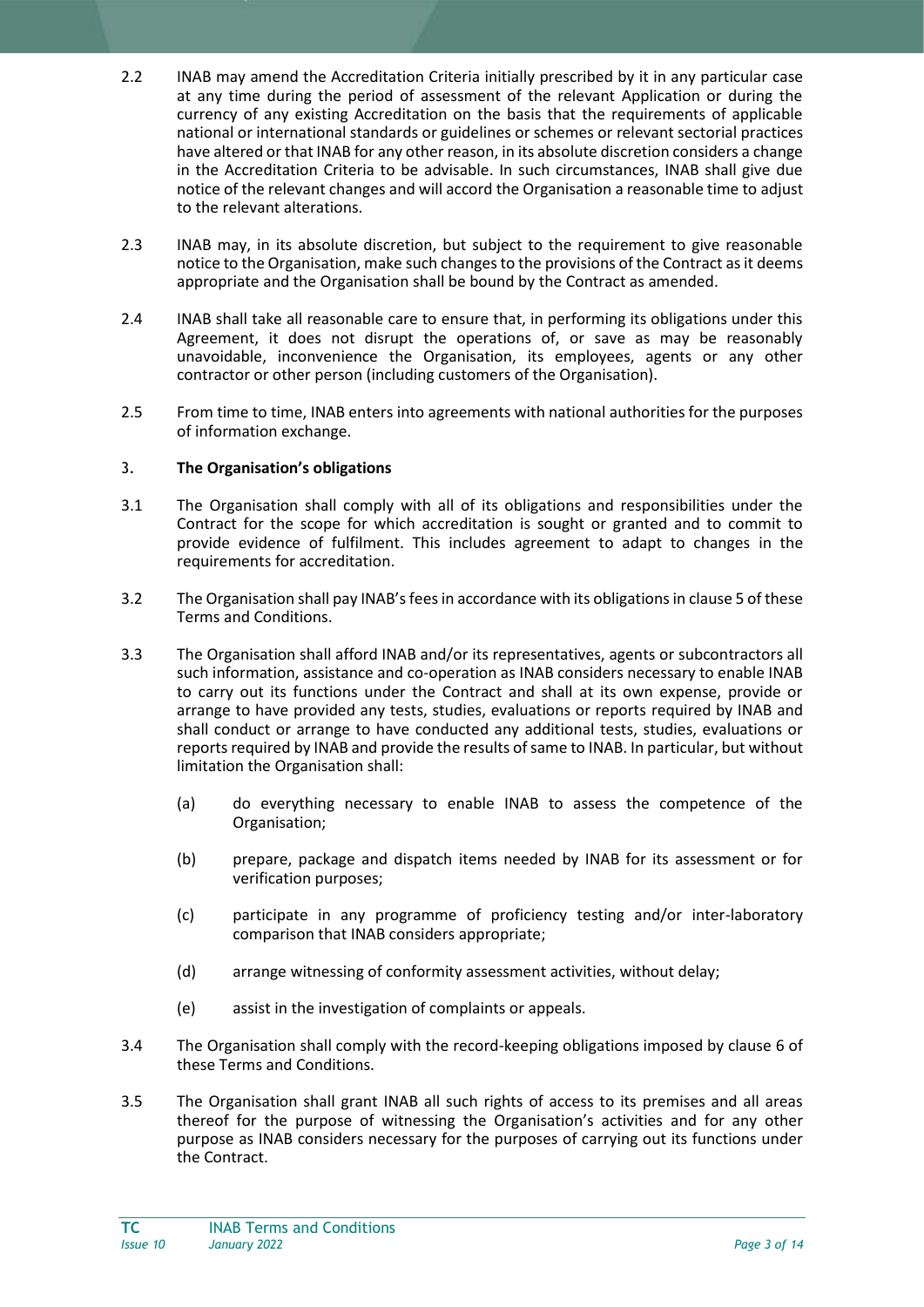- 3.6 The Organisation shall grant INAB all such access to the Organisation's personnel, computer systems, facilities, records, and information (and where necessary shall use its best endeavours to facilitate access to those of a Related Body) as INAB may require for the purposes of carrying out its functions under the Contract.
- 3.7 Where the Organisation has or has sought Accreditation, in respect of any service that is wholly or partly provided on the premises of the Organisation's client or clients, the Organisation shall procure, in its own contractual arrangements with its clients, the consent of its clients to INAB's entry onto the said premises to witness the Organisation's conduct in the supply of the services which are the subject of Accreditation or of the Organisation's application for Accreditation.
- 3.8 For so long as the Organisation holds Accreditation, it must observe and comply with, and ensure that any employees, agents and sub-contractors involved in the accredited activity, observe and comply with the Accreditation Criteria and the Contract. In particular, but without limitation, it shall provide each member of its staff involved in the Organisation's accredited functions with clear, documented, up-to-date instructions pertaining to his/her duties or responsibilities.
- 3.9 The Organisation acknowledges the importance of Accreditation Guidelines in assisting the Organisation in demonstrating its compliance with relevant Accreditation Criteria and undertakes to keep itself informed of the Accreditation Guidelines that are relevant to its Accreditation and any changes thereto. INAB may, but shall not be obliged to notify the Organisation of the relevant Accreditation Guidelines or any changes thereto and the decision of INAB in any particular case to draw the Organisation's attention to any particular Accreditation Guideline shall not affect the Organisation's obligation to keep itself informed of, and, in so far as possible, to comply with the Accreditation Guidelines or otherwise achieve the objective of the Accreditation Guidelines in question in an equally effective manner.
- 3.10 The Organisation shall inform INAB of any change affecting any information given in its Application and/or, if Accreditation has already been granted, of any matter affecting the Organisation's ability to comply with the Accreditation Criteria or the Contract, immediately after the occurrence of the said change or matter or, if this is not possible, at the latest within two working days of the said change or matter. This shall include, but not be limited to, changes in legal, commercial, ownership or organisation status; the organisation, top management, key personnel; resources and location; scope of accreditation.
- 3.11 The Organisation shall notify INAB in writing of any change of ownership or control of the Organisation or any sale by the Organisation of its business or any other event by which the control of the business run by the Organisation will be transferred or changed, in advance of the said change, sale or event taking place and shall confirm to INAB in writing the occurrence of any such change, sale or event immediately upon its taking effect, or if this is not possible, at the latest within two working days of the said change, sale or event.
- 3.12 The Organisation must take the steps directed in clause 17.5 of these Terms and Conditions if it becomes aware of any inability to comply with the Accreditation Criteria.
- 3.13 The Organisation shall implement in a timely manner any necessary corrective actions that may be required by INAB from time to time to ensure compliance with Accreditation Criteria and to remedy any instance of nonconformity with Accreditation Criteria and, in any event, shall implement such corrective actions by the time limits specified by INAB for such implementation, and shall inform INAB when such corrective actions have been implemented.
- 3.14 The Organisation shall, if a notice is received under clauses 2.2, 2.3, 5.3 or 7.3 of the Terms and Conditions, implement in a timely manner any adjustments that may be necessary and, in any event, shall implement such adjustments by the time specified by INAB for such implementation and shall inform INAB when such adjustments have been made.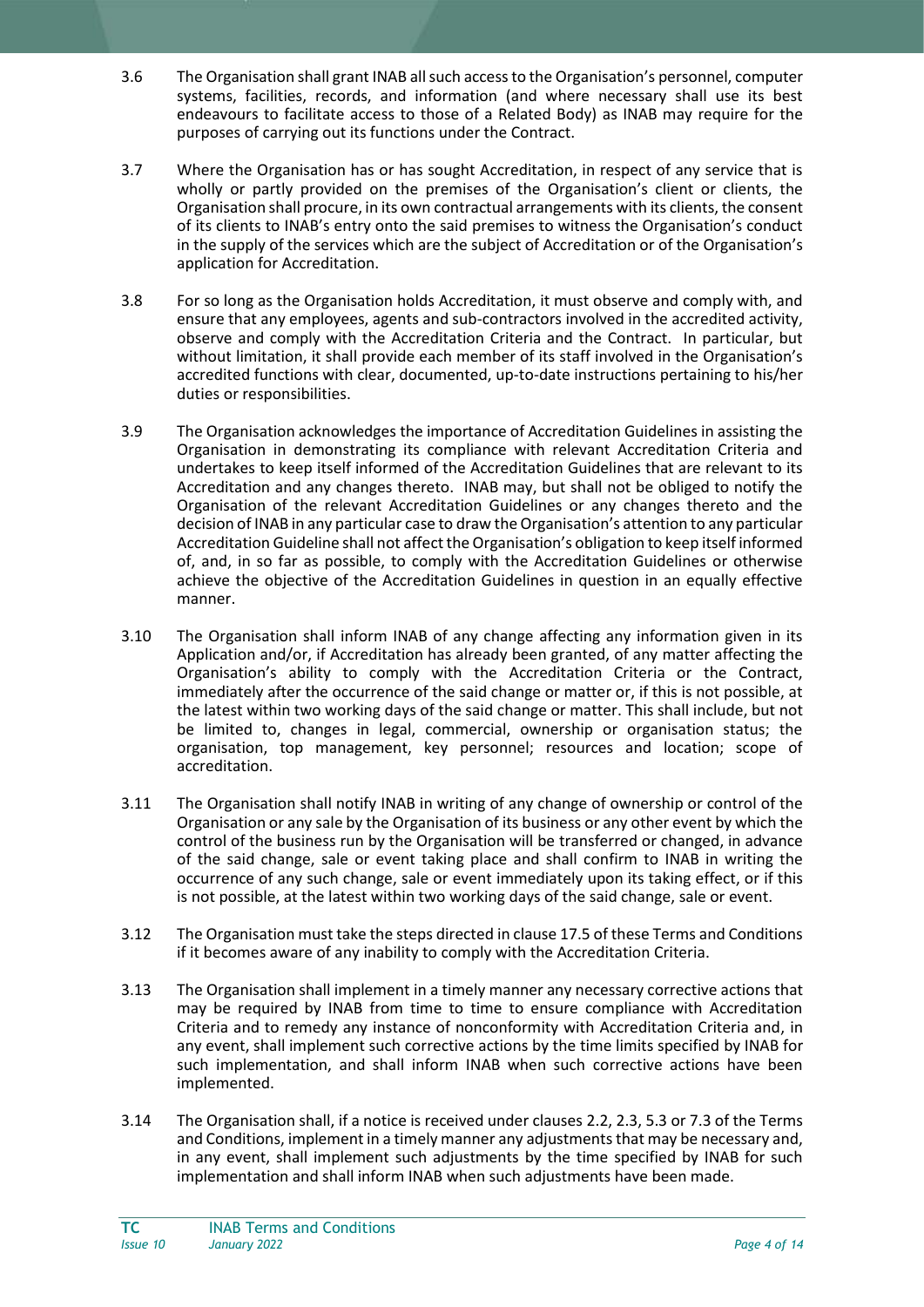- 3.15 The Organisation must comply with the provisions of clause 7 of these Terms and Conditions in relation to claims of Accreditation and use of the INAB Accreditation Symbol.
- 3.16 The Organisation shall afford its clients reasonable assistance and co-operation to enable them to monitor the Organisation's performance of its obligations under its contract with the said clients. The said co-operation shall include but not be limited to the Organisation:
	- (a) undertaking or facilitating any reasonable checks to enable the client to verify the capability of the Organisation;
	- (b) affording the client or its representative reasonable access by an legally enforceable agreement (subject to the confidentiality of work for other clients) to relevant areas of the Organisation, for the witnessing of activities performed for the client;
	- (c) preparing, packaging and despatch of test pieces, samples or other items needed by the client for verification purposes;
- 3.17 In circumstances where the Organisation is seeking Accreditation for regulatory purposes, the Organisation agrees that it shall keep the relevant regulatory / competent authority / national authority informed at all times of its applicant/accreditation status (and of any change in such status). The Organisation shall provide evidence of such correspondence to INAB on request.
- 3.18 Where a regulatory / national / competent authority requests information from the Organisation on major nonconformities raised in INAB assessments or complaints / negative feedback received on accredited activity, INAB expects this to be provided in a timely manner. This is a mandatory requirement for Organisations accredited for regulatory schemes and which INAB has a written agreement. The list of such agreements and the applicable schemes is on the INAB website.
- 3.19 Where a regulatory / competent authority / national authority / scheme owner provides feedback to the Organisation (either verbal or written), this feedback shall be processed through the quality management system processes and made available to INAB at each assessment.
- 3.20 The Organisation shall use the INAB customer relationship management system (CRM) for all stages of the assessment process.

#### 4. **Prevention of confusion on the market for conformity assessments**

4.1 Accreditation bodies on the one hand and certification bodies on the other hand both engage in conformity assessment. Accreditation bodies, however, assess the competence of CABs while CABs assess the conformity of products, services and suppliers to specifications and/or requirements. The Organisation acknowledges, therefore, that Accreditation is qualitatively different from certification to specific requirements of a particular standard and in acknowledgement of the distortion of the market that would arise out of public confusion as to the significance of Accreditation as distinct from certification the Organisation agrees not to do anything whether by act, omission or statement whether directly or indirectly which may cause or increase confusion amongst the public in respect of this distinction and to make reasonable efforts to dispel any public confusion that does arise in respect of this distinction.

#### 5. **Fees and charges**

- 5.1 The Organisation shall pay INAB's fees within 30 days of receipt of each properly submitted and properly due invoice.
- 5.2 The Organisation shall make its payment of fees to The Health & Safety Authority, Accounts Department, Metropolitan Building, James Joyce Street, Dublin 2.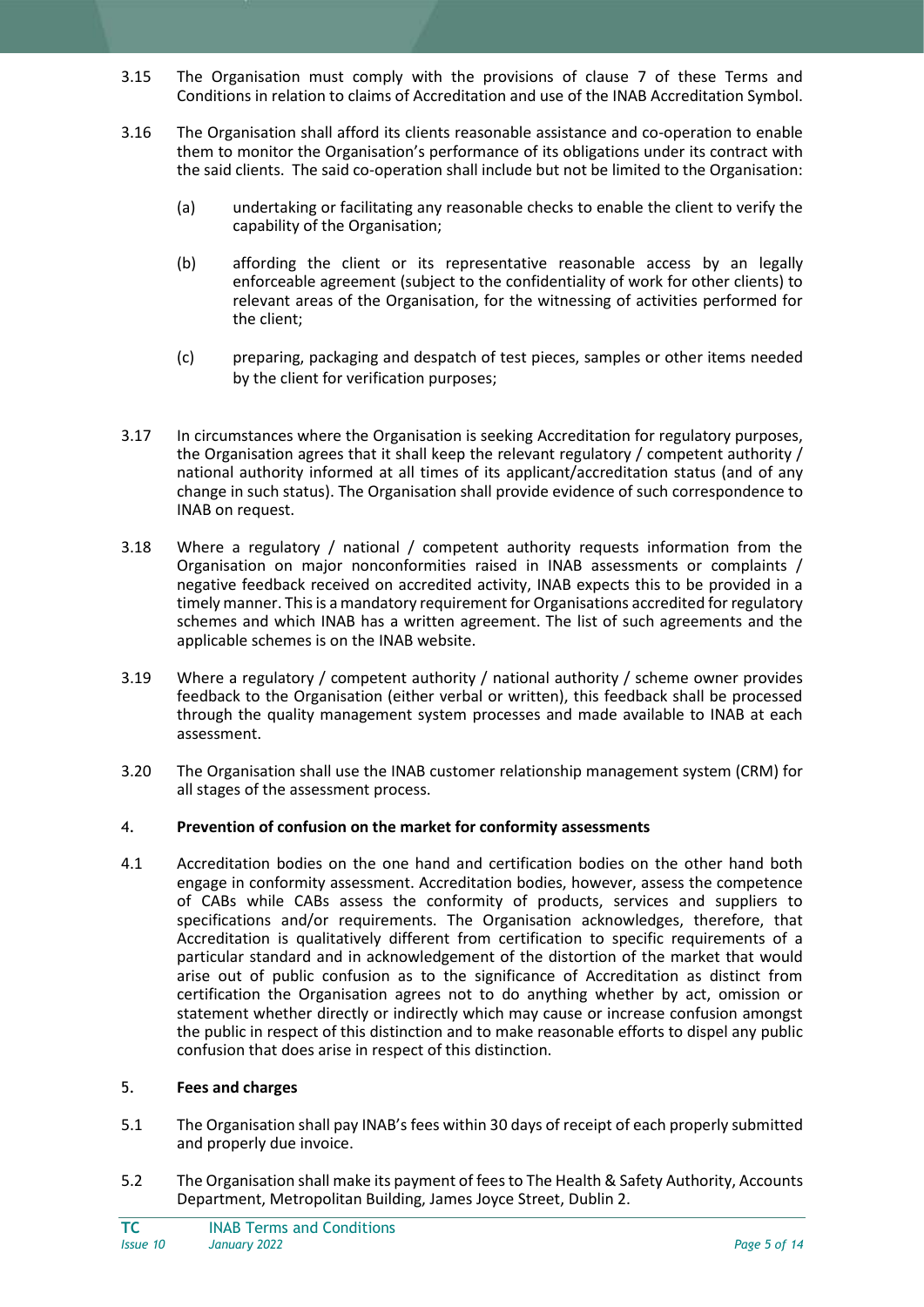- 5.3 INAB's fees are detailed in INAB's schedule of fees and are subject to review from time to time. The Organisation's obligation will be to pay INAB's fees at the rate that is effective at the date the fee is incurred. A schedule of INAB's fees is available on the INAB website where INAB shall post any increase in INAB's fees three months before the coming into effect of any such increase.
- 5.4 INAB reserves the right to levy additional fees in respect of additional work necessitated by any failure of the Organisation to comply with INAB requirements or with the Contract or in respect of work that INAB considers to be in excess of the level usually required for the type of matter involved.
- 5.5 INAB reserves the right to cancel confirmed visits at any time prior to such visit in the event that any outstanding fees payable by the Organisation remain unpaid.
- 5.6 In the event that the Organisation cancels any confirmed visit by INAB to its premises (or any other premises, including the premises of any client of the Organisation**)** without giving at least six weeks notice to INAB or in the event that INAB cancels any confirmed visit in accordance with clause 5.5 above, a cancellation fee comprising the sum of the expenses incurred for such a visit plus 50% of the relevant INAB fee shall be payable by the Organisation to INAB.
- 5.7 INAB reserves the right to withhold certificates and scopes in the event of non-payment of invoices.

## 6. **Record keeping**

- 6.1 Without prejudice to the Organisation's general legal obligations in relation to the maintenance and making available of its records, the Organisation shall keep, for a minimum period of 5 years, and upon request, make readily available to INAB, records of all information, reports, original observations, calculations and derived data that are stipulated in any applicable Accreditation Criteria or are otherwise required to be kept by INAB.
- 6.2 Such records as are required to be held by the Organisation under this clause 6 shall be in a form which allows speedy and accurate checks to be made.
- 6.3 INAB or its duly authorised representative shall have the right at any reasonable time during business hours to enter onto the Organisation's premises or the premises of a Related Body of the Organisation and to assess any matter affecting Accreditation generally and to inspect and audit the said records of the Organisation and any other book, record or invoice relating to the Organisation's accredited activities or those activities for which the Organisation has applied for Accreditation or relating to the Organisation's non-accredited activities, if INAB believes, in its sole discretion, that the Organisation's non-accredited activities or the manner in which such activities are being carried out impacts or may impact in any way on the Organisation's Accreditation or accredited activities as a result of diversion of the Organisation's resources, use of the INAB Accreditation Symbol or otherwise howsoever and INAB or its duly authorised representative shall be entitled to take copies or extracts from any such records and shall have the right to interview any officer, employee, servant or agent of the Organisation and shall be entitled to the full assistance and co-operation of the Organisation and its officers, employees, servants or agents.

# 7. **Claims of Accreditation and use of INAB Accreditation Symbol**

- 7.1 The Organisation acknowledges INAB's full ownership of the INAB Accreditation Symbol and the INAB Logo.
- 7.2 Upon grant of Accreditation by INAB and subject to the other provisions of this clause 7, the Organisation may use the INAB Accreditation Symbol and/or refer to its Accreditation status. The Organisation may not under any circumstances (including, but not limited to, any Application) use the INAB Accreditation Symbol or make reference to Accreditation by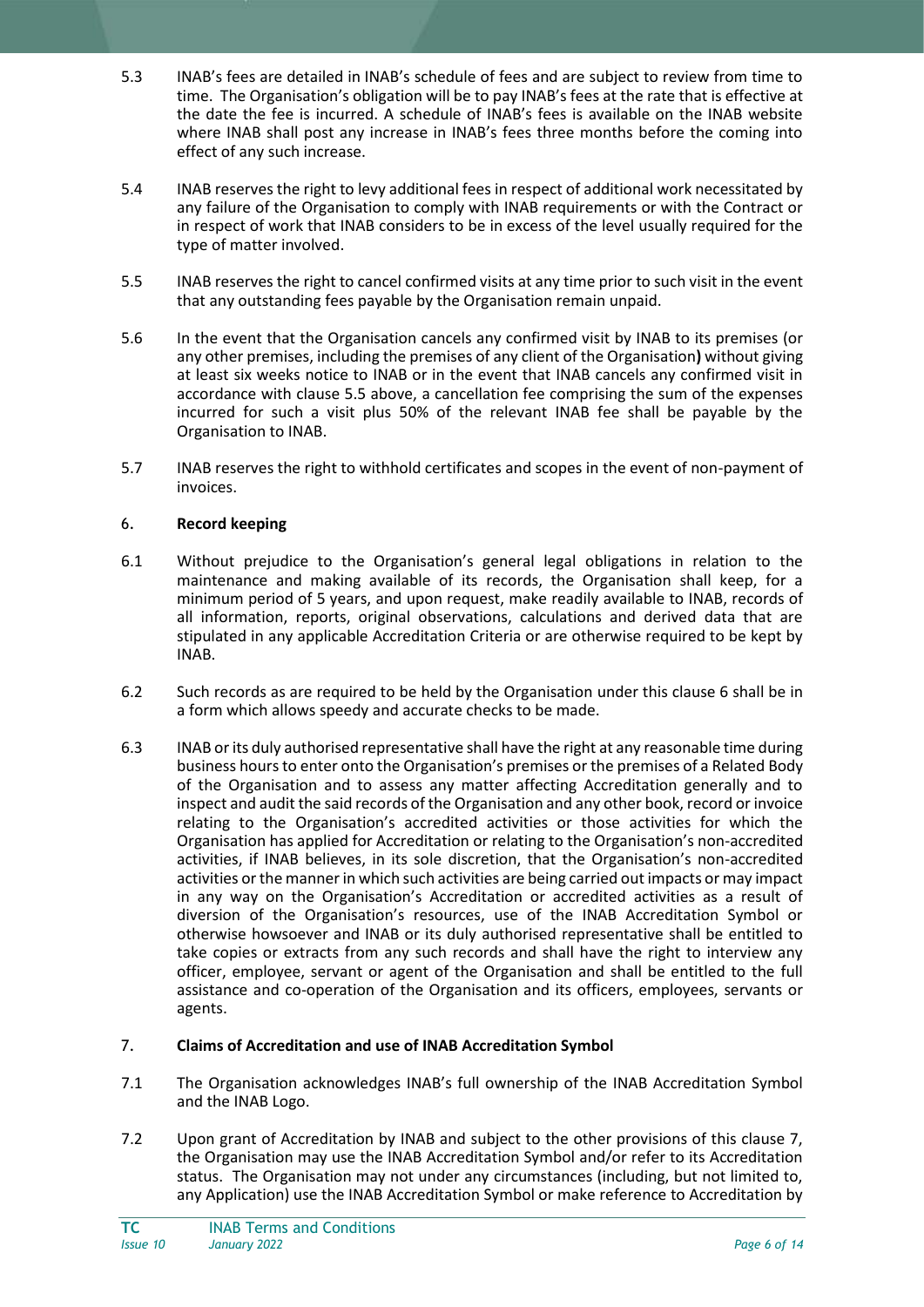INAB in advance of being accredited by INAB. The Organisation may not under any circumstances use the INAB Logo.

- 7.3 In using the INAB Accreditation Symbol, and/or in making reference to Accreditation by INAB the Organisation shall comply strictly with the INAB regulations as to use of the INAB Accreditation Symbol and/or reference to Accreditation by INAB that are applicable at any given time and shall make such modification to the said use as may be required from time to time by changes in the said INAB regulations. INAB shall notify the Organisation of any changes in this respect and accord reasonable time to the Organisation to adapt its use in accordance with any such change. The regulations as to use of the INAB Accreditation Symbol and/or reference to Accreditation by INAB are available on the INAB website and a hard copy may be requested from INAB.
- 7.4 In referring to its Accreditation status, the Organisation shall be specific as to who has granted any Accreditation claimed by it.
- 7.5 The Organisation shall ensure that no party is misled, as to the fact, extent or limitations of the Organisation's Accreditation or the impact of the use of sub-contractors on the Organisation's right to claim Accreditation for the relevant activity, either as a result of the Organisation's positioning of the INAB Accreditation Symbol or as a result of some other use of the INAB Accreditation Symbol and/or reference to Accreditation by INAB on advertisements, quotations for work, reports produced for clients, documentation used in relation to subcontractors or correspondence with clients or as a result of any other act, omission or statement of the Organisation.
- 7.6 The Organisation shall not use the fact of Accreditation or the existence of an Application in any way that could reasonably be considered to be misleading or bring the scheme into disrepute and, in particular, but without limitation, must not represent by any means to its clients that Accreditation implies that any particular product or service provided by the Organisation is approved by INAB or any other body and shall expressly state in all contracts with its clients that Accreditation in no way implies that any particular product or service is approved by INAB or any other body.
- 7.7 The Organisation shall, in its contractual arrangements with its clients, require such clients to refrain from any misrepresentations as to the Organisation's Accreditation status or any misleading acts or statements in relation to the significance of Accreditation and in particular from any representation that the fact of Accreditation of the Organisation who has carried out the conformity assessment of such client's products or services implies that the products or services are approved by INAB and the Organisation shall ensure that its clients abide by their obligations in this respect.
- 7.8 The Organisation shall ensure that its clients do not use the Organisation's INAB Accreditation Symbol.
- 7.9 The Organisation shall not refer to its Accreditation as 'certification' and shall place a similar restriction on all its clients and shall ensure that its clients abide by their obligations in this respect.
- 7.10 The Organisation shall not refer to and shall ensure that its clients do not refer to any activity carried out by the Organisation as Accreditation.
- 7.11 The Organisation shall not use the INAB Accreditation Symbol and/or make reference to Accreditation by INAB in such a way as to imply that INAB accepts responsibility for the activities carried out under its Accreditation.
- 7.12 INAB shall have the right in its absolute discretion to limit an Organisation's use of the INAB Accreditation Symbol and/or reference to Accreditation by INAB on any materials during the currency of the Organisation's Accreditation.
- 7.13 In the event that the Accreditation of the Organisation is suspended, either voluntarily or involuntarily, the Organisation shall immediately cease to use the INAB Accreditation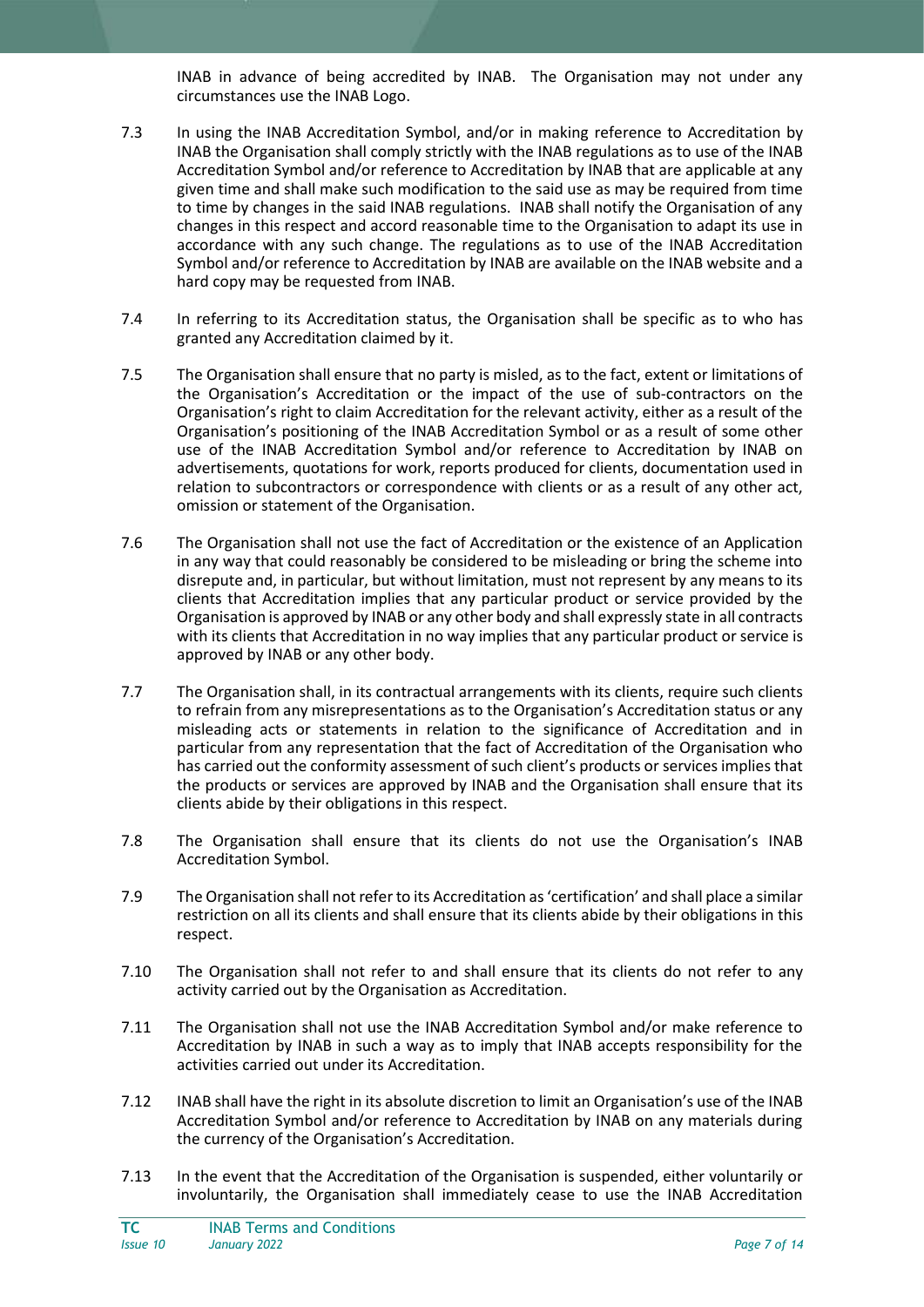Symbol and/or reference to Accreditation by INAB on reports, certificates, labels, or other documentary outputs relating to specific activities for clients falling within its suspended Accreditation. INAB shall have the right to limit more generally the Organisation's use of the INAB Accreditation Symbol and/or references by it to Accreditation by INAB that it considers may be misleading or improper in light of the suspension.

- 7.14 Upon termination of the Organisation's Accreditation, the Organisation shall immediately discontinue all use of the INAB Accreditation Symbol and/or reference to Accreditation by INAB on or in relation to the activities falling within its terminated Accreditation including on all specific reports, certificates, labels or other documentary outputs relating to specific activities for clients activities falling within its terminated Accreditation and also on all documentation, brochures, advertising and publicity material relating to activities falling within its terminated Accreditation generally and shall ensure that all of the Organisation's clients immediately discontinue reference to Accreditation by INAB in respect of those activities in all documentation, brochures, advertising and publicity material that such clients may generate.
- 7.15 INAB reserves the right to take the measures set out below where an Organisation uses the INAB Accreditation Symbol or refers to Accreditation in a manner that INAB considers, in its absolute discretion, to be misleading. Corrective actions shall include but not be limited to INAB:
	- (a) withdrawing Accreditation;
	- (b) requiring the Organisation to notify all parties affected;
	- (c) notifying all parties affected; and
	- (d) instituting legal proceedings
- 7.16 The Organisation shall monitor the use and reproduction of its accreditation symbol in order to fully conform to INAB requirements for claiming accreditation status, when making reference to its accreditation in communications/media.

## 8. **Directory of accredited organisations**

- 8.1 "INAB maintains a directory, listing accredited organisations, their certificates and scopes on [www.inab.ie.](http://www.inab.ie/) To the extent that INAB makes this directory available (the **"directory"**), the following provisions in this clause 8 apply..
- 8.2 INAB shall, in its absolute discretion, determine what information in relation to the Organisation and its Accreditation status should be included in the directory from time to time and may, from time to time review the matter and require further information for the purposes of inclusion in the directory.
- 8.3 The Organisation shall be obliged to provide any information that INAB requests in relation to the Organisation, its staff, its business, the status of its Accreditation etc. for inclusion in the directory.
- 8.4 The Organisation shall ensure that the information which it gives to INAB generally and in response to specific requests for information for the purposes of the directory is accurate and not misleading. The Organisation further undertakes to immediately inform INAB of any inaccuracy which appears in the directory and of any change which occurs, which necessitates an amendment of the directory listing for the Organisation, within three working days of the said inaccuracy coming to the Organisation's attention or of the change occurring, whichever is relevant.
- 8.5 In the event of the Withdrawal of an Organisation's Accreditation, either voluntarily or involuntarily, the listing in respect of that Organisation shall be immediately removed or amended (as may be applicable) from the directory.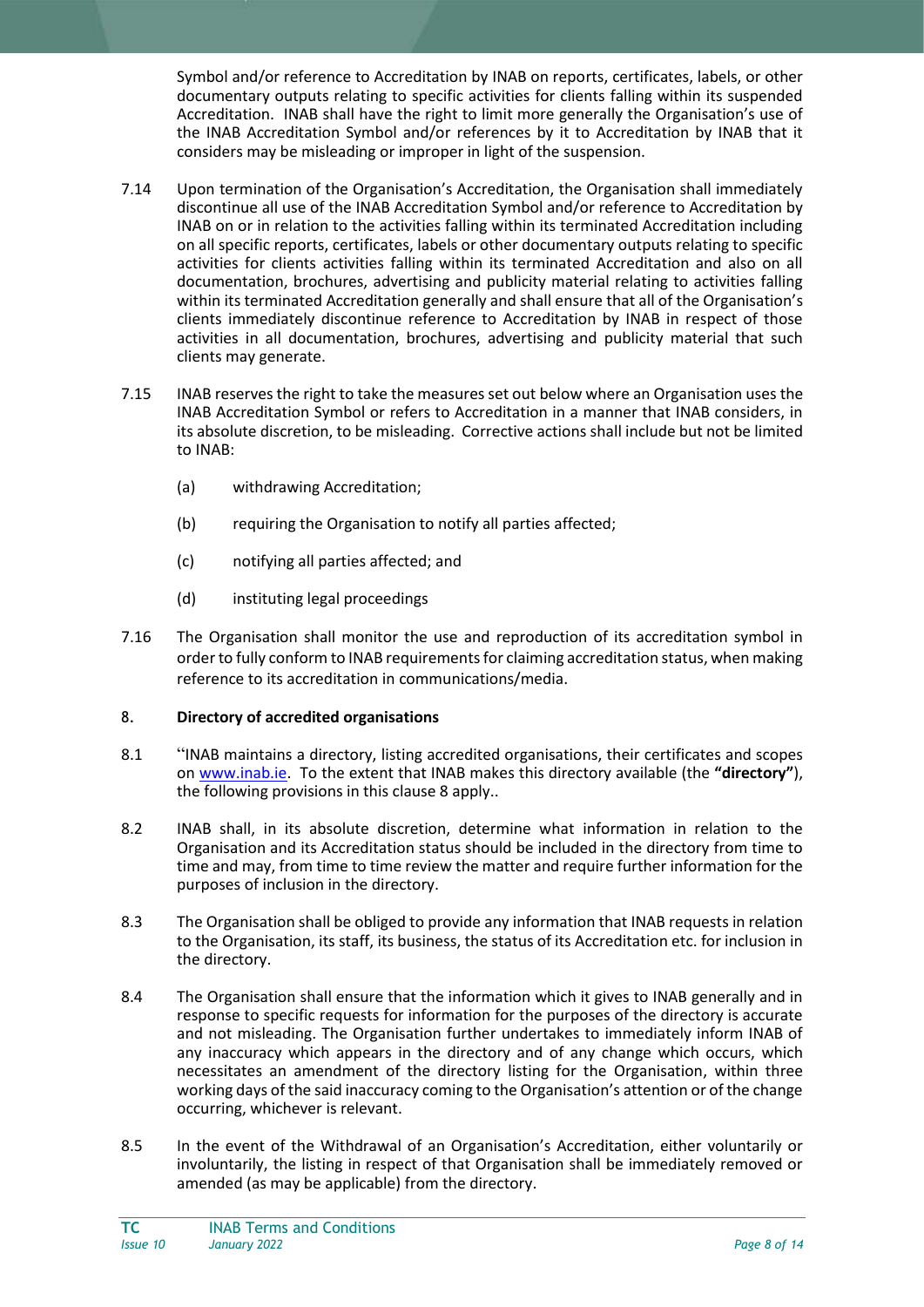- 8.6 All details of the status and circumstances of the Organisation's Accreditation (including but not limited to Withdrawal of Accreditation) will be kept by INAB in whatever form INAB in its sole discretion deems appropriate and may be made available by INAB to any person on request.
- 8.7 INAB shall have sole control over the format, composition and distribution of the contents and the pages of the directory and the positioning of any entry relating to any organisation within the directory.
- 8.8 INAB will not be liable for any internet or telecommunications failure, computer virus, third party interference or effect of any third party software or hardware that may interrupt or delay access to any electronic directory or cause any other problems or losses.
- 8.9 INAB shall not be liable to the Organisation for any loss or damage including injury to reputation suffered by the Organisation as a result of the appearance or non-appearance for any reason whatsoever in the directory, the positioning of the Organisation relative to any other organisation, or as a result of the use by the public or any person of the directory or of any information kept by INAB pursuant to the terms of clause 8.6 above.
- 8.10 INAB may at any time review the directory and may remove any listing or part of any listing for any organisation if it considers, in its absolute discretion, that it is appropriate to do so.
- 8.11 INAB gives no representations or warranties express or implied in relation to the accuracy, reliability, up-to-date nature or completeness of the directory and excludes liability for any damage or loss suffered by the Organisation as a result of any inaccuracies, errors or omissions in the directory.

## 9. **Warranty, Representation and Indemnity by the Organisation**

- 9.1 The Organisation warrants and represents that the information it provides to INAB will not infringe any intellectual property, publicity or privacy right of any other party or any other law or regulation including Data Protection Legislation.
- 9.2 The Organisation shall indemnify INAB, its officers, employees and agents from any and all third party claims, liability, damages and/or costs (including but not limited to legal fees) arising from a breach of the warranty and representation at Clause 9.1 above.

#### 10. **Sub Contracting**

10.1 The Organisation acknowledges that subcontracting of an activity or elements of an activity will usually impact on the Organisation's right to claim Accreditation in respect of its activities and undertakes to pay particular attention to the requirements of the Accreditation Criteria in this respect.

#### 11. **Review of INAB decisions**

- 11.1 In the event that the Organisation is dissatisfied with a decision of INAB not to grant Accreditation to the Organisation or an extension to the Organisation's scope of Accreditation, or to grant a more limited scope of Accreditation than that applied for by the Organisation or to suspend or terminate the Organisation's Accreditation or not to renew or reinstate the Organisation's Accreditation, the Organisation may appeal the matter to the INAB Appeals Board.
- 11.2 Any Appeal taken pursuant to clause 11.1 above will be conducted in accordance with the relevant INAB procedures that are current on the date when the Appeal is made.
- 11.3 The Appeal procedure set out in this clause 11 shall be the sole procedure available to the Organisation to dispute any decision of INAB provided for in clause 11.1 and the decision of the INAB Appeals Board as to an Appeal brought shall be final.

# 12. **Confidentiality**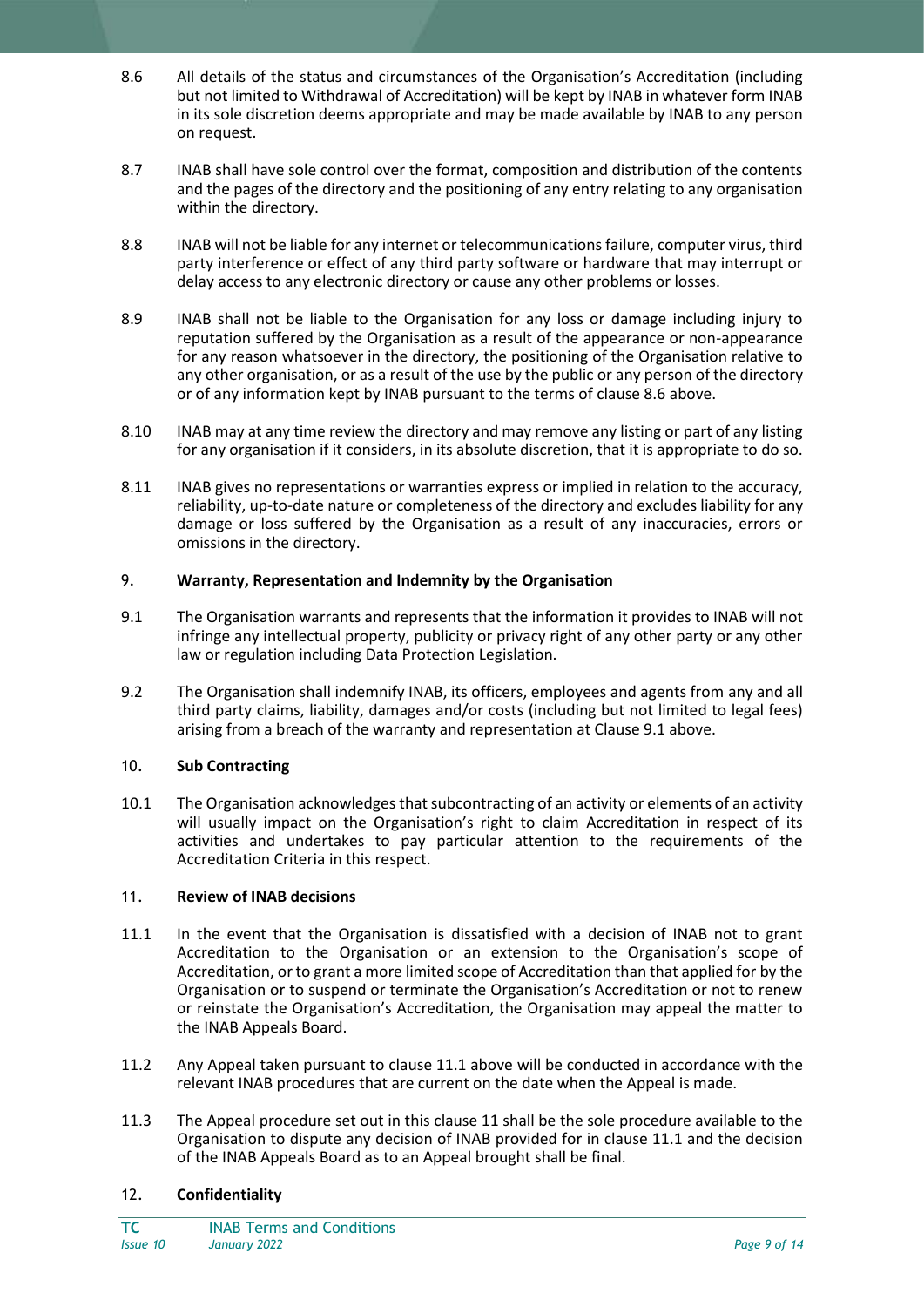- 12.1 Information relating to the Organisation's processes, plans or intentions, know how, trade secrets and business affairs gained by INAB in the course of performing its functions under the Contract will be treated by INAB as confidential and subject to clause 8 of these Terms and Conditions such information will not be disclosed by INAB to third parties without the consent of the Organisation.
- 12.2 INAB may disclose the information referred in clause 12.1 above to the extent that:
	- (a) such disclosure is required by the law of any relevant jurisdiction or for the purpose of any judicial proceeding;
	- (b) the information has come into the public domain through no fault of INAB;
	- (c) the circumstances are such that the Organisation may reasonably be understood to have given permission for the disclosure;
	- (d) such disclosure (including, but not limited to disclosure to its employees, servants, agents or sub-contractors, government departments or other accreditation bodies or associations) is necessary for the purposes of INAB's functions under the Contract or for INAB's internal procedures or obligations as a division of the Health & Safety Authority, government departments or other accreditation bodies or associations.
- 12.3 INAB is subject to the Freedom of Information Act 2014 (the **"FOI"**). In the event that INAB receives a request for information under the FOI relating to the Organisation, its Application or its Accreditation, it may consult with the Organisation before deciding what records are to be released in response to such a request pursuant to the FOI. This may include seeking submissions under the applicable section of the FOI where the records may contain confidential, commercially sensitive or personal information. INAB shall retain sole discretion in determining the disclosure required under the terms of the FOI.

#### 13. **INAB Website**

13.1 Having regard in particular to (but not limited to) clauses 5.3, 7.3 and 20.1 of these Terms and Conditions, INAB does not guarantee that its website will be fault free or that the information contained on the said website will be correct and does not accept any liability for any damage or loss suffered by the Organisation arising as a result of the said website or the information contained therein (including any errors, inaccuracies or omissions in such information or any faults, interruptions or delays in connection with the website).

#### 14. **Limitation of liability**

- 14.1 With the exception of the Organisation's obligations to indemnify INAB under clauses 9 and 15 of these Terms and Conditions and of the Organisation's duty to pay INAB's fees and charges as specified in these Terms and Conditions to the extent that such fees and charges are owed in the Contract between INAB and the Organisation (which obligations of indemnity and payment remain unaffected by this clause 14), and with the exception also of any liability of either party for death or personal injury, this clause 14 sets out the entire liability (including any liability for the acts and/or omissions of its employees, agents or subcontractors) of each party to the other in respect of any and all breaches of its contractual obligations and any and all tortious acts or omissions including, but not limited to, negligence.
- 14.2 Subject to the exceptions provided for in clause 14.1 hereof, the entire liability of each party to the other will not, in aggregate, exceed the amount paid in fees pursuant to the Contract by the Organisation to INAB in respect of INAB's fees in the twelve-month period preceding the act, omission or breach complained of.
- 14.3 Neither party shall be liable to the other for any special, consequential or indirect loss. In this clause "*special consequential or indirect loss*" shall include, without limitation, loss of profit, loss of business, loss of goodwill and loss of savings.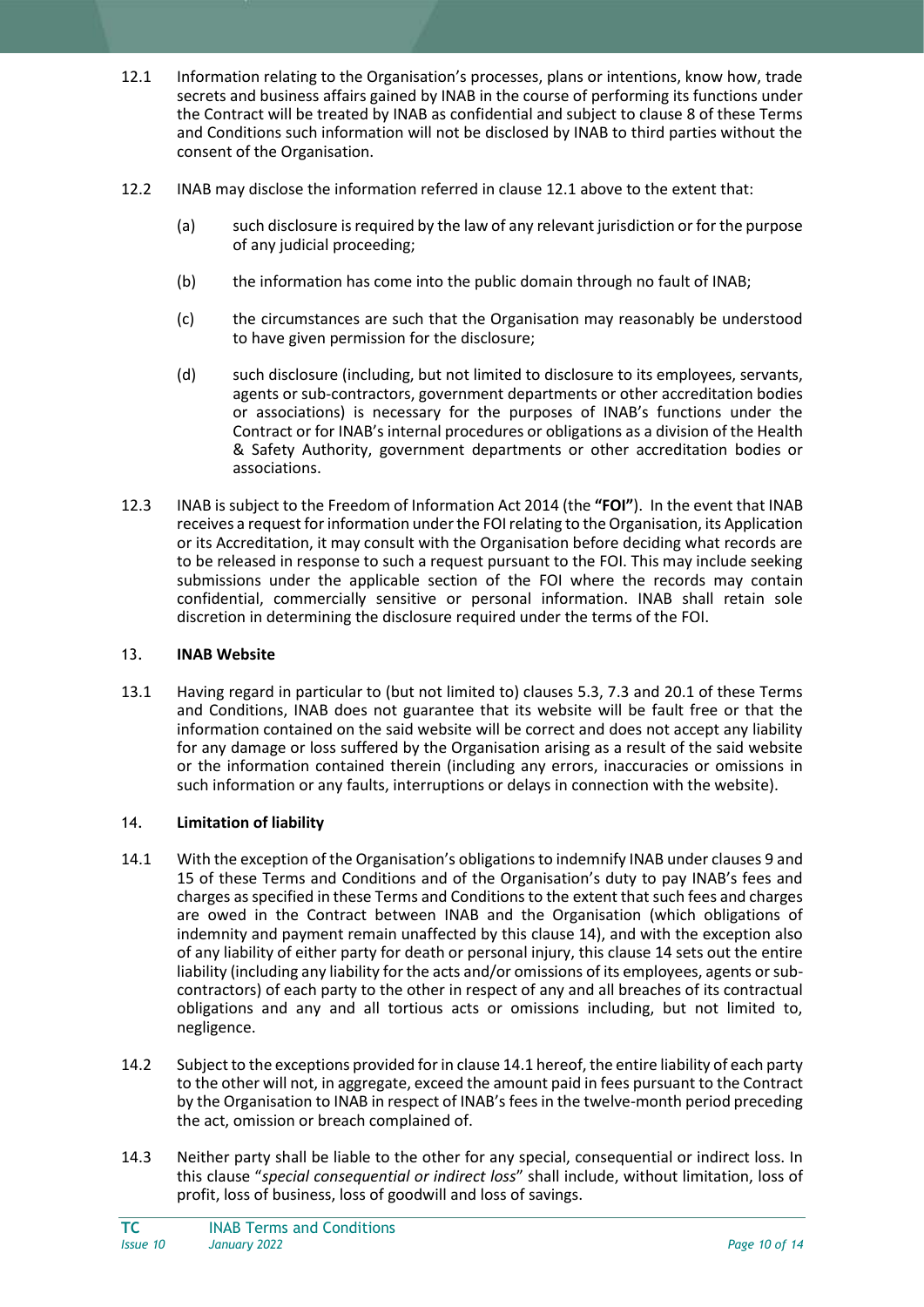14.4 Nothing in clauses 14.1, 14.2 and 14.3 hereof shall confer any right or remedy upon either party to which it would not otherwise be entitled.

## 15. **Indemnity**

- 15.1 The Organisation acknowledges that the nature of Accreditation is confirmation of an Organisation's competence to provide services within the scope of Accreditation and that Accreditation is not a guarantee that the accredited Organisation will always choose to perform its contractual obligations to its own customers competently in individual cases. Accordingly, the Organisation shall indemnify INAB against any and all damages, costs, charges and expenses (including legal expenses) incurred by INAB in dealing with, responding to, defending, or being otherwise involved in, any claim, action, enquiry, investigation, or prosecution, brought or conducted, by any third party, regulatory or other body, and which claim, action, enquiry, investigation or prosecution relates to any failure or claimed failure of the Organisation to comply with the Accreditation Criteria or with any provision of the Contract, or to any infringement or breach by the Organisation in the course of its carrying out accredited activities of any third person's contractual or other rights or any duty of care owed by the Organisation to its customers or claimed infringement or breach of the aforesaid, or to any claim that the Organisation has made false or misleading claims or representations in relation to its Application or its Accreditation status.
- 15.2 For the avoidance of doubt, the indemnity at clause 15.1 hereof shall not apply to damages awarded against INAB to the extent that such damages relate to demonstrated breach by INAB of a duty of care owed to the public in respect of the accreditation granted to the Organisation or to the costs attributable to dealing with claims relating to any such breach.
- 15.3 In the event that INAB is entitled under any provision of these Terms and Conditions to indemnification by the Organisation for some of the damages, costs, charges or expenses incurred by INAB but not for the total amount thereof, the Organisation shall indemnify INAB for the portion thereof to which INAB is entitled.

## 16. **Insurance**

- 16.1 The Organisation shall have in place insurance policies that are sufficient to cover its obligations under clauses 9 and 15 of these Terms and Conditions and shall comply with all the terms and conditions of such policies.
- 16.2 The Organisation shall prior to the granting of Accreditation supply to INAB all information and/or documentation necessary to demonstrate that the insurances specified in Clause 16.1 are in place and shall thereafter on a yearly basis (commencing the year after the year in which Accreditation was granted) throughout the currency of its Accreditation supply to INAB a written declaration confirming that the said insurances are current and in place, that all policies are fully paid up and the conditions thereof have been and are being complied with by the Organisation. Without prejudice to the foregoing the Organisation shall provide to INAB any information or documentation that INAB may reasonably request to evidence the said insurances.

# 17. **Change in Accreditation status, suspension, resignation and termination of Accreditation**

- 17.1 The Organisation shall be subject to on-going monitoring by INAB of its compliance with the Accreditation Criteria.
- 17.2 Without prejudice to INAB's powers under clause 17.3 of these Terms and Conditions, INAB may immediately impose involuntary suspension of the Organisation's Accreditation in the event:
	- (a) the Organisation, being an individual is declared bankrupt or enters into a composition with his creditors; or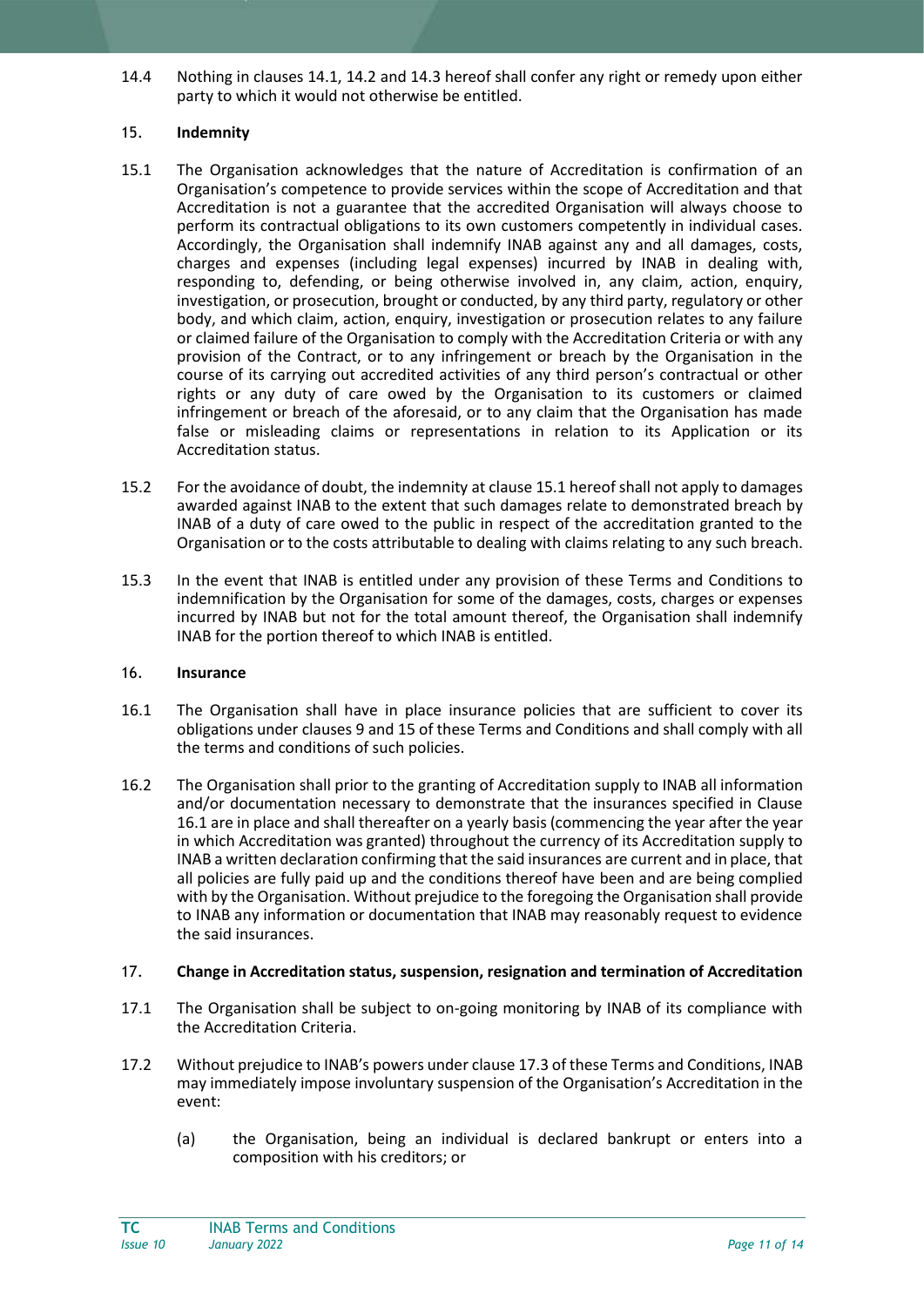- (b) the Organisation being a company has a receiver, examiner or administrator appointed over the whole or any part of its assets or the Organisation is struck off the register of companies in the jurisdiction where it was incorporated or an order is made or a resolution passed for winding up of the Organisation (unless such order or resolution is part of a voluntary scheme for the reconstruction or amalgamation of the Organisation as a solvent corporation and the resulting corporation, if a different legal entity, undertakes to be bound by the Accreditation Criteria and the Contract); or
- (c) of any change in structure, personnel, staff responsibility, equipment, premises or scope of activity of the Organisation that INAB considers, in its sole discretion, affects the Organisation's ability to comply fully or at all with the Accreditation Criteria; or
- (d) of any change in the Accreditation Criteria applicable to the Organisation which the Organisation is not in a position to comply with fully, or at all, by the date designated by INAB; or
- (e) that the Organisation breaches any Accreditation Criterion or the Contract; or
- (f) that INAB considers that Accreditation has been or is likely to be brought into disrepute by the Organisation, its Related Bodies or its clients either as a result of accredited or non-accredited activities; or
- (g) where in the reasonable view of INAB, the Organisation has made unreasonable or irresponsible use of sub-contracting; or
- (h) the Organisation has engaged in any fraudulent or dishonest conduct or fails in any respect to comply with the laws of Ireland.
- 17.3 INAB may decide to terminate the Organisation's Accreditation immediately on written notice (such termination to be effective as and from the date of that notice) in any of the events set out at sub-clauses (a) through (h) of clause 17.2 or where it otherwise considers in its sole discretion that termination is warranted.
- 17.4 Subject to clause 17.5, 17.6 and 17.7 below, the Organisation may choose to resign or suspend its Accreditation at any time.
- 17.5 In the event that during the currency of its Accreditation, the Organisation is unable for any reason to comply with the Accreditation Criteria and/or the Contract, the Organisation shall immediately apply to INAB for voluntary suspension or resignation of its Accreditation PROVIDED THAT in the event of there being no objectively justifiable cause to consider the inability to comply as being temporary the Organisation shall apply for resignation of its Accreditation.
- 17.6 For the avoidance of doubt, the duty to apply for voluntary suspension or resignation as outlined in clause 17.5 above applies even where the cause for the inability to comply is not due to any fault of the Organisation itself, for instance where the voluntary suspension is necessitated by the relocation of the Organisation etc.
- 17.7 INAB may in its sole discretion refuse voluntary suspension or resignation and impose involuntary suspension or termination of the Organisation's Accreditation.

#### 18. **Consequences of suspension**

18.1 Upon suspension or voluntary suspension, the Organisation must notify its clients in writing of its new Accreditation status prior to undertaking work in an area for which the Organisation's Accreditation is under suspension or voluntary suspension and shall forward a sample copy of the said notification to INAB.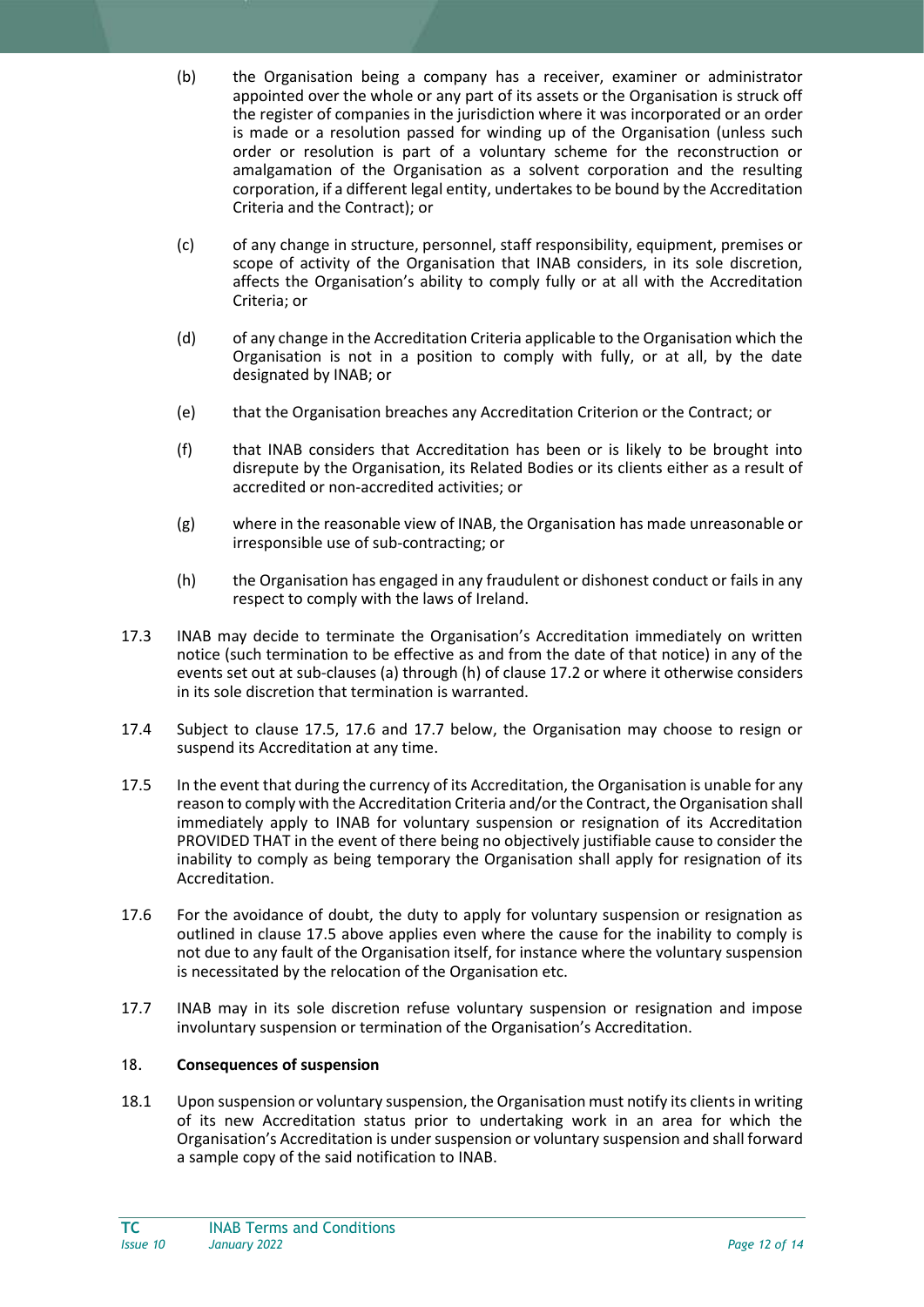18.2 The Organisation shall, upon suspension or voluntary suspension, comply with the provisions of clause 7.13 of these Terms and Conditions.

#### 19. **Consequences of termination or resignation**

- 19.1 The Organisation must promptly return its certificate of Accreditation to INAB following termination or resignation of its Accreditation.
- 19.2 The Organisation must for a minimum of six months notify its clients in writing of its new Accreditation status prior to undertaking activities for which the Organisation's Accreditation is resigned or terminated and require its clients to amend any representations made by the said clients in relation to the Organisation's Accreditation status accordingly.
- 19.3 The Organisation shall, upon termination or resignation, comply with the provisions of clause 7.14 of these Terms and Conditions.
- 19.4 The provisions of clauses 6 (Records Keeping), 7 (Use of INAB Symbol), 12 (Confidentiality), 3.13 (corrective action) 14 (Limitation of Liability) and 15 (Indemnity) of these Terms and Conditions shall survive termination or resignation of the Organisation's Accreditation and termination of the Contract.
- 19.5 Termination or resignation of the Organisation's Accreditation and/or the Contract shall not prejudice any right of either party which may have arisen on or before the date of termination.
- 19.6 Termination or resignation of its Accreditation by the Organisation will automatically terminate those Accreditations that require or are dependant on the continued existence of the terminated Accreditation.

#### 20. **Data Protection Notice**

- 20.1 INAB may collect information, including personal data (within the meaning of the Data Protection Legislation) from the Organisation in connection with the Application. Such information may include details in relation to the Organisation's employees, including details of qualifications, training records and contracts of employment. This information may be used by INAB for the purposes of assessing the Application and for all purposes which are reasonably incidental to the administration of the Accreditation and/or for the purposes of INAB's functions including exercising its rights and performing its obligations under the Contract including, without limitation, any granting, renewal, withdrawal or suspension of the Accreditation. Such information may also be used for INAB's internal procedures or obligations to, including as a division of the Health and Safety Authority, or for its obligations to government departments/public authorities or other accreditation bodies or associations. INAB will retain such information, in accordance with its record retention policy, only for as long as required for the purposes described above.
- 20.2 INAB reserves the right to disclose your information to such third parties acting on its behalf as may be reasonably necessary in connection with the purposes described at clause 20.1 above, including to its employees, agents, or sub-contractors or government departments/public authorities or other accreditation bodies or associations. INAB will only disclose information to such third parties as strictly necessary in connection with the purposes described at clause 20.1 above.
- 20.3 To the extent that the information the Organisation provides to INAB is comprised of personal data relating to identifiable living individuals, the Organisation warrants that it is entitled to provide such personal data to INAB and shall further ensure that such identifiable living individuals are provided with details of the uses and disclosures of the personal data referred to in this clause 20. The Organisation agrees to inform such individuals of their data subject rights under Data Protection Legislation and to inform them that they are entitled to exercise any such rights by writing to INAB at: *INAB administration, Metropolitan Building, James Joyce Street, Dublin 1*.